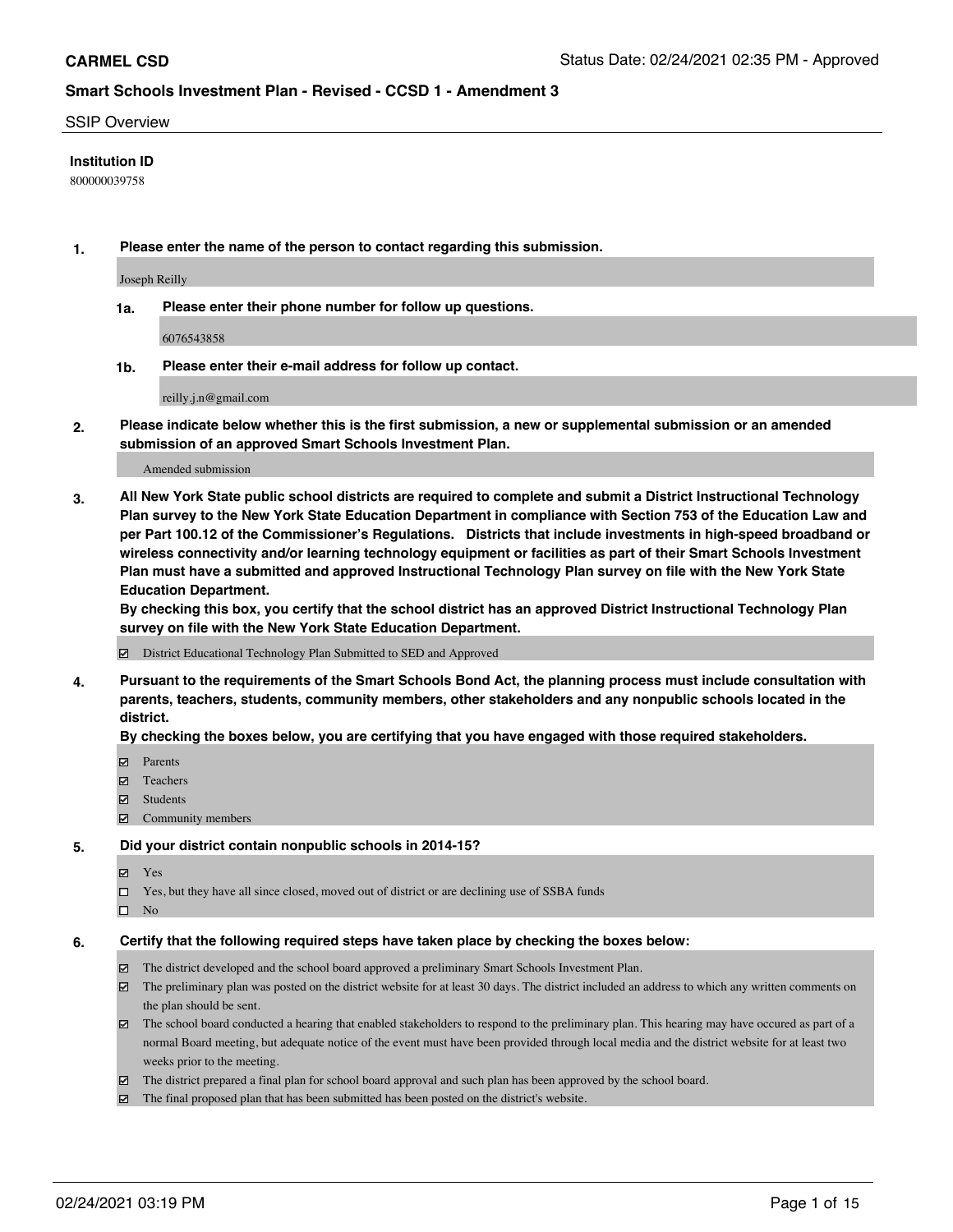SSIP Overview

**6a. Please upload the proposed Smart Schools Investment Plan (SSIP) that was posted on the district's website, along with any supporting materials. Note that this should be different than your recently submitted Educational Technology Survey. The Final SSIP, as approved by the School Board, should also be posted on the website and remain there during the course of the projects contained therein.**

Smart Schools Investment Plan Carmel CSD 8-15-17 amended.pdf

**6b. Enter the webpage address where the final Smart Schools Investment Plan is posted. The Plan should remain posted for the life of the included projects.**

https://www.carmelschools.org/groups/4139/district\_technology/office\_365\_\_important\_information

**7. Please enter an estimate of the total number of students and staff that will benefit from this Smart Schools Investment Plan based on the cumulative projects submitted to date.**

5,000

**8. An LEA/School District may partner with one or more other LEA/School Districts to form a consortium to pool Smart Schools Bond Act funds for a project that meets all other Smart School Bond Act requirements. Each school district participating in the consortium will need to file an approved Smart Schools Investment Plan for the project and submit a signed Memorandum of Understanding that sets forth the details of the consortium including the roles of each respective district.**

 $\Box$  The district plans to participate in a consortium to partner with other school district(s) to implement a Smart Schools project.

### **9. Please enter the name and 6-digit SED Code for each LEA/School District participating in the Consortium.**

| Partner LEA/District | <b>ISED BEDS Code</b> |
|----------------------|-----------------------|
| (No Response)        | (No Response)         |

### **10. Please upload a signed Memorandum of Understanding with all of the participating Consortium partners.**

(No Response)

### **11. Your district's Smart Schools Bond Act Allocation is:**

\$2,434,123

#### **12. Final 2014-15 BEDS Enrollment to calculate Nonpublic Sharing Requirement**

|            | Public Enrollment | Nonpublic Enrollment | Total Enrollment | I Nonpublic Percentage |
|------------|-------------------|----------------------|------------------|------------------------|
| Enrollment | 1.233             | 404<br>╹┙            | 4.354.00         | 2.78                   |

**13. This table compares each category budget total, as entered in that category's page, to the total expenditures listed in the category's expenditure table. Any discrepancies between the two must be resolved before submission.**

|                                          | Sub-Allocations | <b>Expenditure Totals</b> | Difference |
|------------------------------------------|-----------------|---------------------------|------------|
| <b>School Connectivity</b>               | 0.00            | 0.00                      | 0.00       |
| Connectivity Projects for<br>Communities | 0.00            | 0.00                      | 0.00       |
| Classroom Technology                     | 703,700.00      | 703,700.00                | 0.00       |
| Pre-Kindergarten Classrooms              | 0.00            | 0.00                      | 0.00       |
| Replace Transportable<br>Classrooms      | 0.00            | 0.00                      | 0.00       |
| <b>High-Tech Security Features</b>       | 0.00            | 0.00                      | 0.00       |
| Nonpublic Loan                           | 1,465.31        | 1,465.31                  | 0.00       |
| Totals:                                  |                 |                           |            |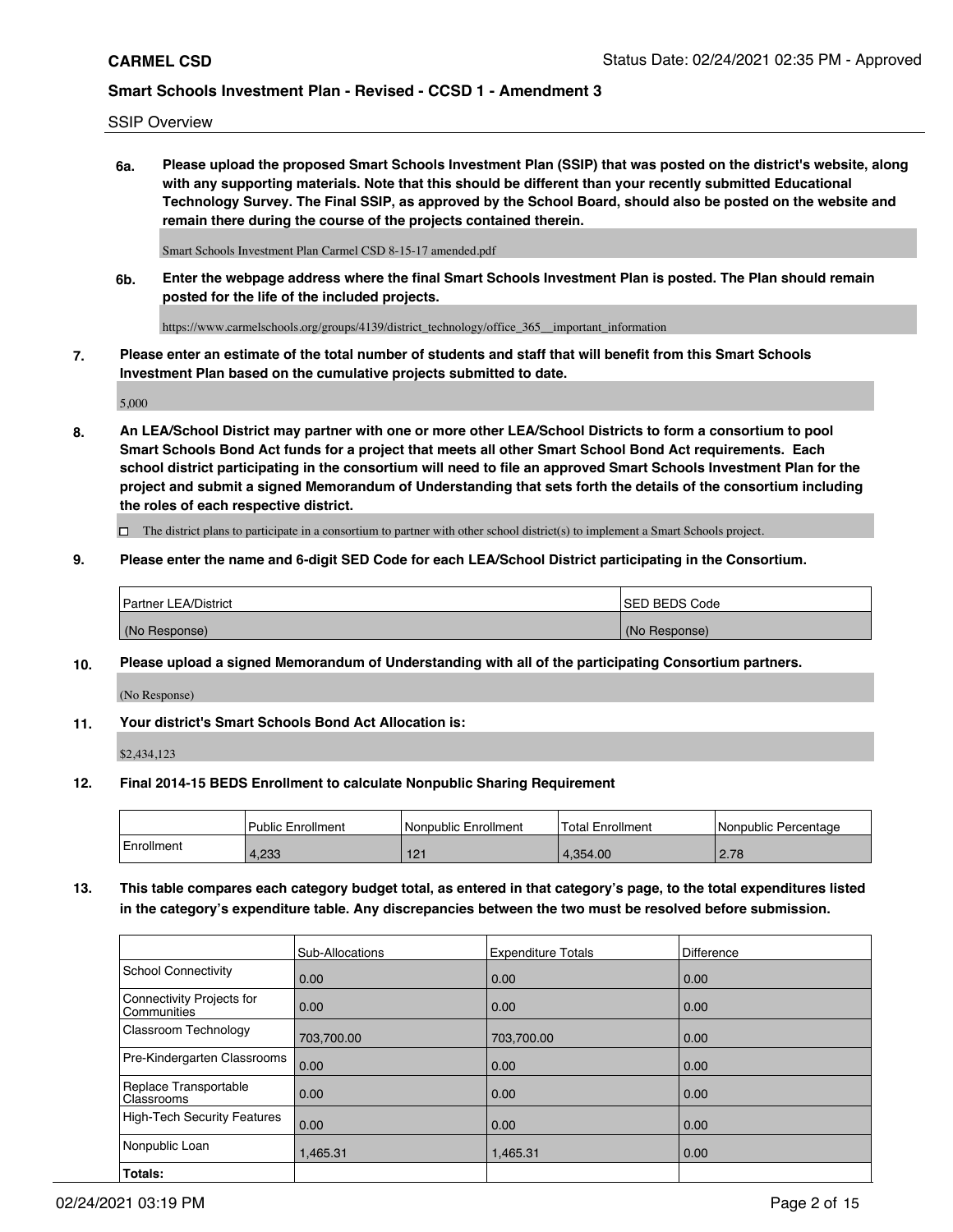SSIP Overview

| <b>Sub-Allocations</b> | Totals<br>⊥Expenditure | Difference |
|------------------------|------------------------|------------|
| 705.165                | 705,165                | O          |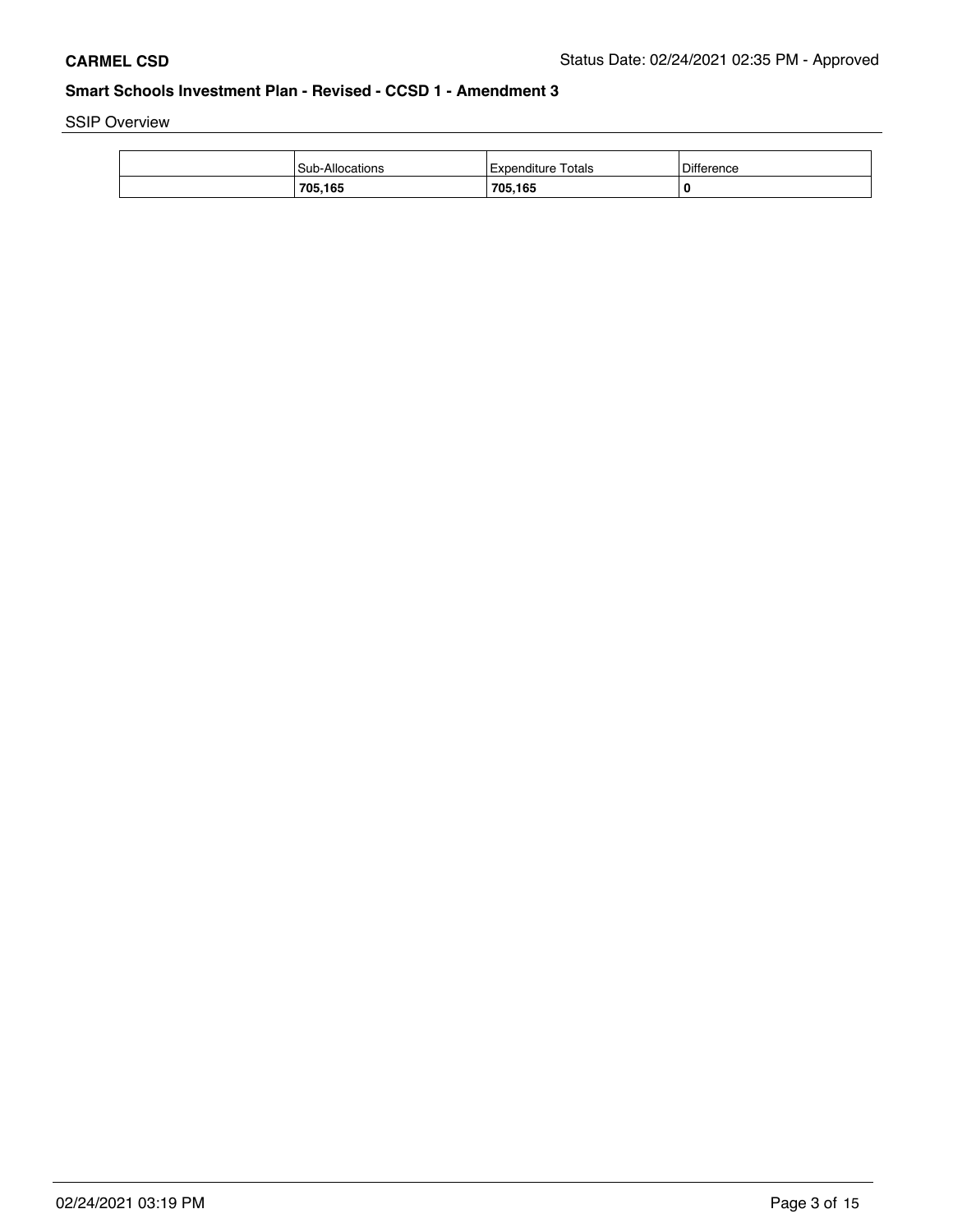School Connectivity

- **1. In order for students and faculty to receive the maximum benefit from the technology made available under the Smart Schools Bond Act, their school buildings must possess sufficient connectivity infrastructure to ensure that devices can be used during the school day. Smart Schools Investment Plans must demonstrate that:**
	- **• sufficient infrastructure that meets the Federal Communications Commission's 100 Mbps per 1,000 students standard currently exists in the buildings where new devices will be deployed, or**
	- **• is a planned use of a portion of Smart Schools Bond Act funds, or**
	- **• is under development through another funding source.**

**Smart Schools Bond Act funds used for technology infrastructure or classroom technology investments must increase the number of school buildings that meet or exceed the minimum speed standard of 100 Mbps per 1,000 students and staff within 12 months. This standard may be met on either a contracted 24/7 firm service or a "burstable" capability. If the standard is met under the burstable criteria, it must be:**

**1. Specifically codified in a service contract with a provider, and**

**2. Guaranteed to be available to all students and devices as needed, particularly during periods of high demand, such as computer-based testing (CBT) periods.**

**Please describe how your district already meets or is planning to meet this standard within 12 months of plan submission.**

(No Response)

**1a. If a district believes that it will be impossible to meet this standard within 12 months, it may apply for a waiver of this requirement, as described on the Smart Schools website. The waiver must be filed and approved by SED prior to submitting this survey.**

 $\Box$  By checking this box, you are certifying that the school district has an approved waiver of this requirement on file with the New York State Education Department.

**2. Connectivity Speed Calculator (Required). If the district currently meets the required speed, enter "Currently Met" in the last box: Expected Date When Required Speed Will be Met.**

|                  | l Number of   | Required Speed | Current Speed in | Expected Speed  | <b>Expected Date</b>                    |
|------------------|---------------|----------------|------------------|-----------------|-----------------------------------------|
|                  | Students      | l in Mbps      | Mbps             | Ito be Attained | When Required                           |
|                  |               |                |                  |                 | l Within 12 Months ISpeed Will be Met l |
| Calculated Speed | (No Response) | 0.00           | (No Response)    | (No Response)   | l (No Response)                         |

**3. Describe how you intend to use Smart Schools Bond Act funds for high-speed broadband and/or wireless connectivity projects in school buildings.**

(No Response)

**4. Describe the linkage between the district's District Instructional Technology Plan and how the proposed projects will improve teaching and learning. (There should be a link between your response to this question and your responses to Question 1 in Section IV - NYSED Initiatives Alignment: "Explain how the district use of instructional technology will serve as a part of a comprehensive and sustained effort to support rigorous academic standards attainment and performance improvement for students."** 

**Your answer should also align with your answers to the questions in Section II - Strategic Technology Planning and the associated Action Steps in Section III - Action Plan.)**

(No Response)

**5. If the district wishes to have students and staff access the Internet from wireless devices within the school building, or in close proximity to it, it must first ensure that it has a robust Wi-Fi network in place that has sufficient bandwidth to meet user demand.**

**Please describe how you have quantified this demand and how you plan to meet this demand.**

(No Response)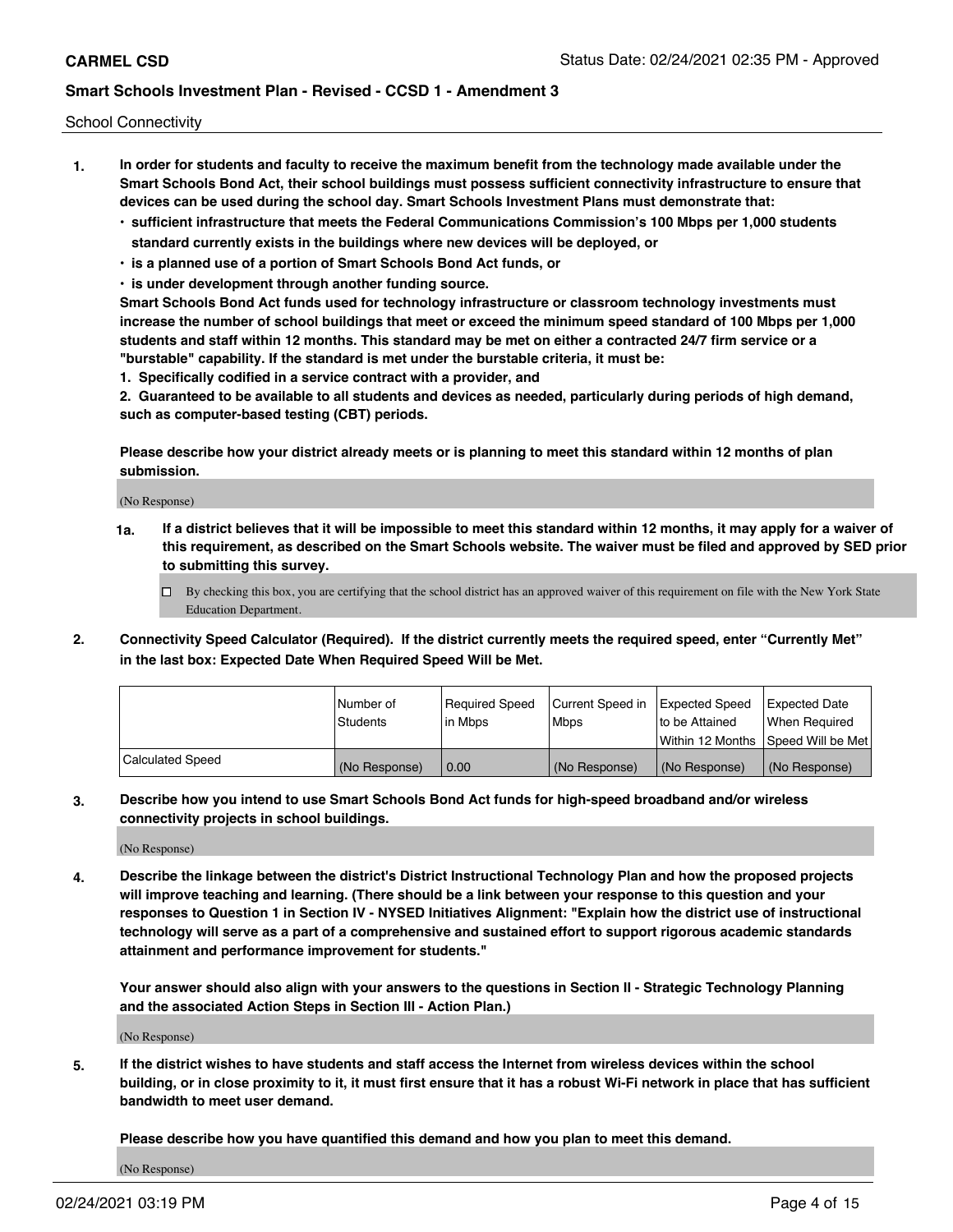School Connectivity

**6. Smart Schools plans with any expenditures in the School Connectivity category require a project number from the Office of Facilities Planning. Districts must submit an SSBA LOI and receive project numbers prior to submitting the SSIP. As indicated on the LOI, some projects may be eligible for a streamlined review and will not require a building permit.**

**Please indicate on a separate row each project number given to you by the Office of Facilities Planning.**

| Project Number |  |
|----------------|--|
| (No Response)  |  |

**7. Certain high-tech security and connectivity infrastructure projects may be eligible for an expedited review process as determined by the Office of Facilities Planning.**

### **Was your project deemed eligible for streamlined review?**

(No Response)

### **8. Include the name and license number of the architect or engineer of record.**

| Name          | License Number |
|---------------|----------------|
| (No Response) | (No Response)  |

#### **9. Public Expenditures – Loanable (Counts toward the nonpublic loan calculation)**

| Select the allowable expenditure type.<br>Repeat to add another item under each type. | <b>PUBLIC</b> Items to be<br>l Purchased | Quantity           | Cost Per Item    | <b>Total Cost</b> |
|---------------------------------------------------------------------------------------|------------------------------------------|--------------------|------------------|-------------------|
| (No Response)                                                                         | (No Response)                            | l (No<br>Response) | (No<br>Response) | 0.00              |
|                                                                                       |                                          | -0                 | 0.00             |                   |

## **10. Public Expenditures – Non-Loanable (Does not count toward nonpublic loan calculation)**

| Select the allowable expenditure<br>type.<br>Repeat to add another item under<br>each type. | <b>PUBLIC</b> Items to be purchased | Quantity      | Cost per Item | <b>Total Cost</b> |
|---------------------------------------------------------------------------------------------|-------------------------------------|---------------|---------------|-------------------|
| (No Response)                                                                               | (No Response)                       | (No Response) | (No Response) | 0.00              |
|                                                                                             |                                     | υ             | 0.00          |                   |

#### **11. Final 2014-15 BEDS Enrollment to calculate Nonpublic Sharing Requirement (no changes allowed.)**

|            | l Public Enrollment | Nonpublic Enrollment | <b>Total Enrollment</b> | l Nonpublic Percentage |
|------------|---------------------|----------------------|-------------------------|------------------------|
| Enrollment | 4.233               | 101<br>▎∠▏           | .354.00                 | 2.78                   |

#### **12. Total Public Budget - Loanable (Counts toward the nonpublic loan calculation)**

|                                               | l Public Allocations | <b>Estimated Nonpublic Loan</b><br>Amount | Estimated Total Sub-Allocations |
|-----------------------------------------------|----------------------|-------------------------------------------|---------------------------------|
| Network/Access Costs                          | (No Response)        | 0.00                                      | 0.00                            |
| School Internal Connections and<br>Components | (No Response)        | 0.00                                      | 0.00                            |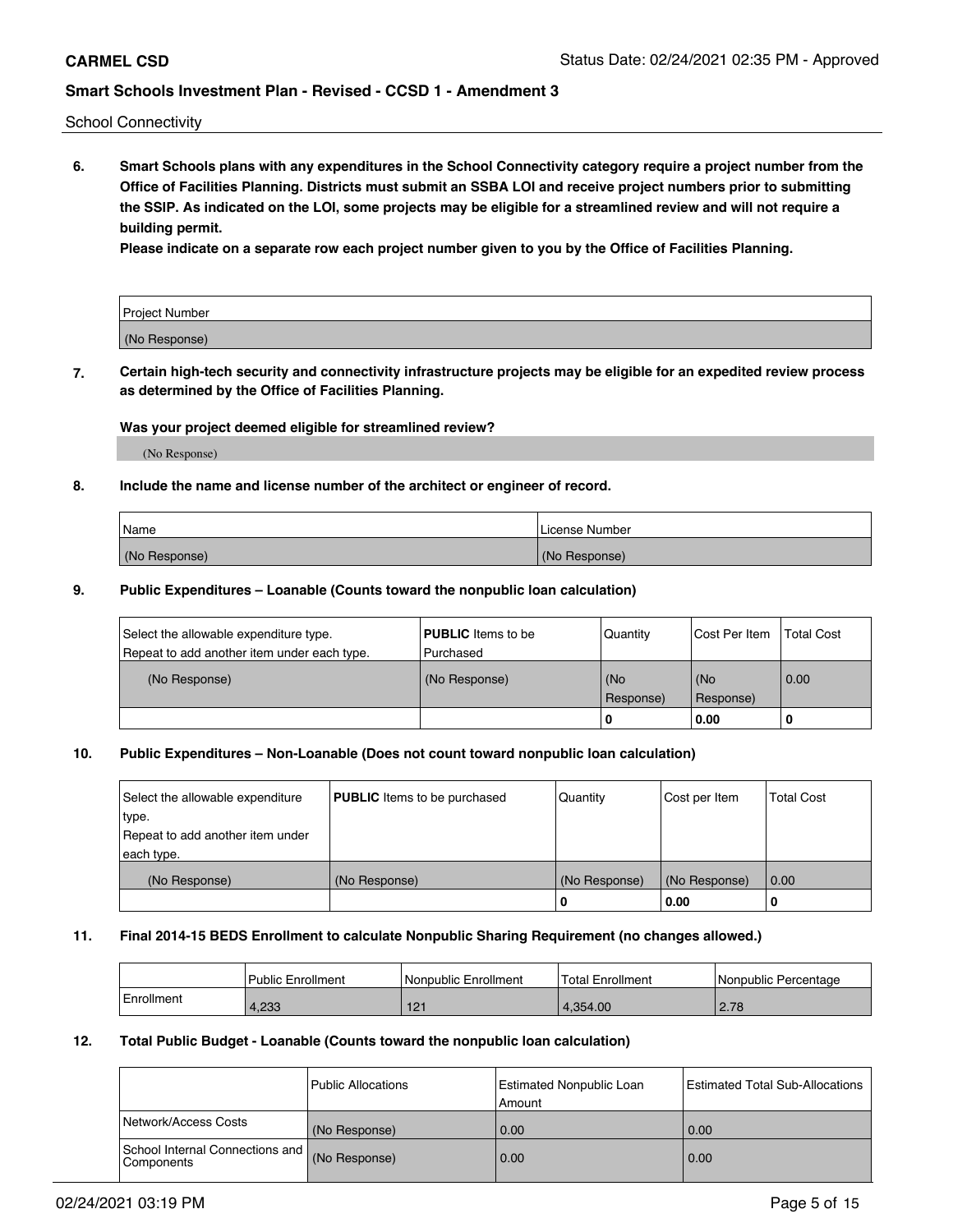School Connectivity

|              | Public Allocations | <b>Estimated Nonpublic Loan</b><br>l Amount | <b>Estimated Total Sub-Allocations</b> |
|--------------|--------------------|---------------------------------------------|----------------------------------------|
| <b>Other</b> | (No Response)      | 0.00                                        | 0.00                                   |
| Totals:      | 0.00               | 0                                           |                                        |

# **13. Total Public Budget – Non-Loanable (Does not count toward the nonpublic loan calculation)**

| Sub-<br>Allocation |
|--------------------|
| (No Response)      |
| (No Response)      |
| (No Response)      |
| (No Response)      |
| (No Response)      |
| (No Response)      |
| (No Response)      |
| 0.00               |
|                    |

# **14. School Connectivity Totals**

|                          | Total Sub-Allocations |
|--------------------------|-----------------------|
| Total Loanable Items     | 0.00                  |
| Total Non-loanable Items | 0.00                  |
| Totals:                  | 0                     |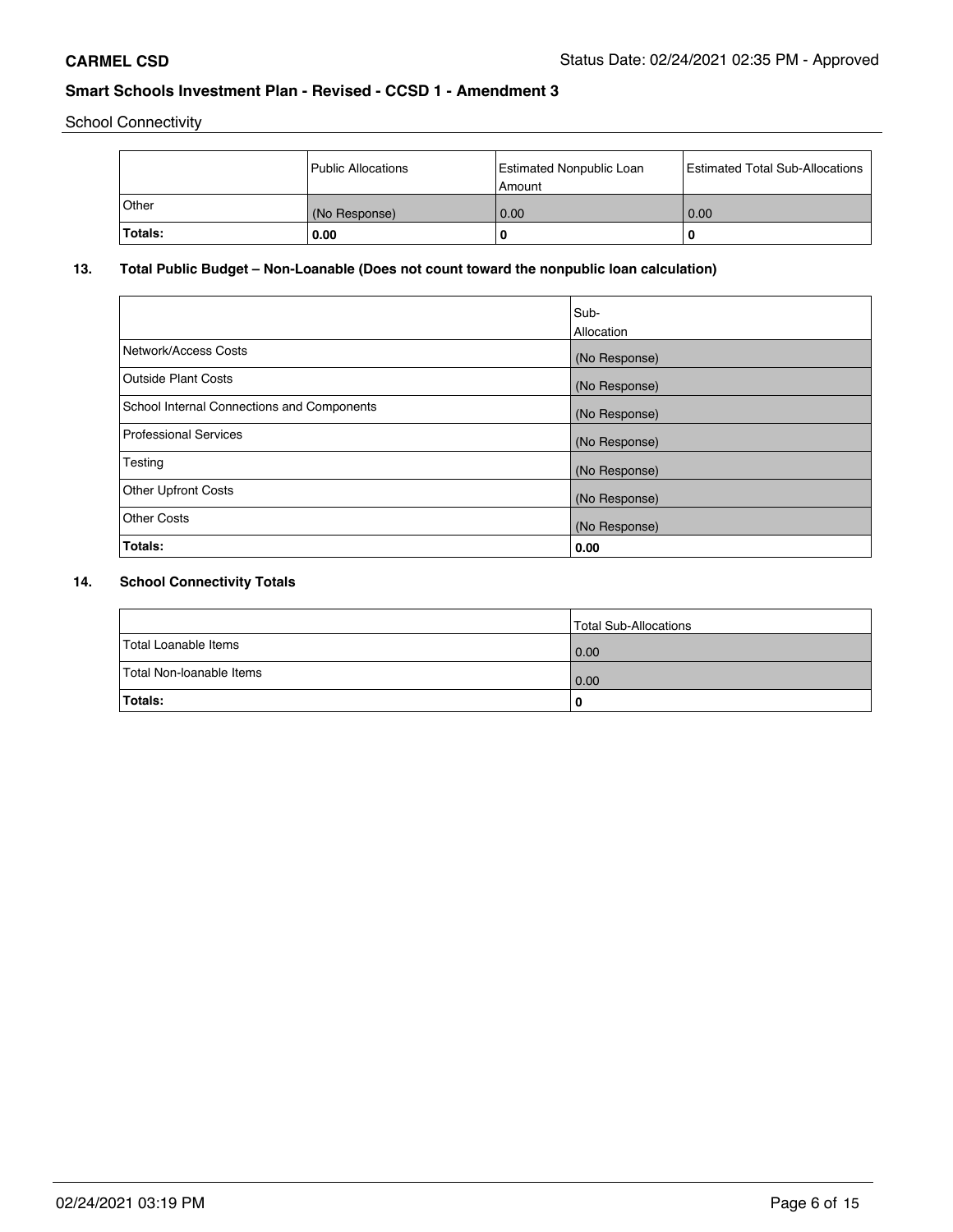Community Connectivity (Broadband and Wireless)

**1. Describe how you intend to use Smart Schools Bond Act funds for high-speed broadband and/or wireless connectivity projects in the community.**

(No Response)

**2. Please describe how the proposed project(s) will promote student achievement and increase student and/or staff access to the Internet in a manner that enhances student learning and/or instruction outside of the school day and/or school building.**

(No Response)

**3. Community connectivity projects must comply with all the necessary local building codes and regulations (building and related permits are not required prior to plan submission).**

 $\Box$  I certify that we will comply with all the necessary local building codes and regulations.

**4. Please describe the physical location of the proposed investment.**

(No Response)

**5. Please provide the initial list of partners participating in the Community Connectivity Broadband Project, along with their Federal Tax Identification (Employer Identification) number.**

| <b>Project Partners</b> | Federal ID#   |
|-------------------------|---------------|
| (No Response)           | (No Response) |

**6. Please detail the type, quantity, per unit cost and total cost of the eligible items under each sub-category.**

| Select the allowable expenditure | Item to be purchased | Quantity      | Cost per Item | <b>Total Cost</b> |
|----------------------------------|----------------------|---------------|---------------|-------------------|
| type.                            |                      |               |               |                   |
| Repeat to add another item under |                      |               |               |                   |
| each type.                       |                      |               |               |                   |
| (No Response)                    | (No Response)        | (No Response) | (No Response) | 0.00              |
|                                  |                      | o             | 0.00          | 0                 |

**7. If you are submitting an allocation for Community Connectivity, complete this table.**

**Note that the calculated Total at the bottom of the table must equal the Total allocation for this category that you entered in the SSIP Overview overall budget.**

|                                    | Sub-Allocation |
|------------------------------------|----------------|
| Network/Access Costs               | (No Response)  |
| Outside Plant Costs                | (No Response)  |
| <b>Tower Costs</b>                 | (No Response)  |
| <b>Customer Premises Equipment</b> | (No Response)  |
| <b>Professional Services</b>       | (No Response)  |
| Testing                            | (No Response)  |
| <b>Other Upfront Costs</b>         | (No Response)  |
| <b>Other Costs</b>                 | (No Response)  |
| Totals:                            | 0.00           |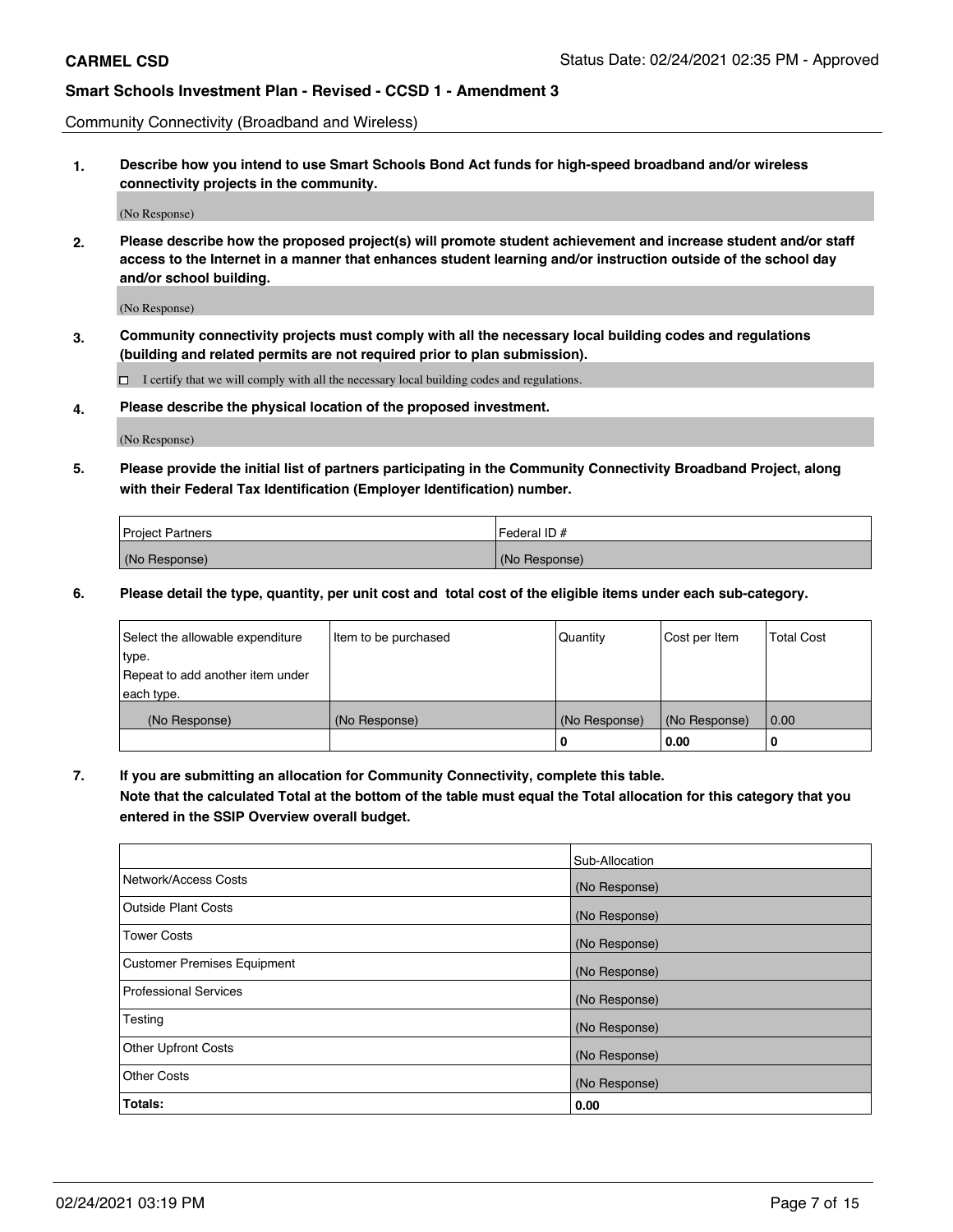### Classroom Learning Technology

**1. In order for students and faculty to receive the maximum benefit from the technology made available under the Smart Schools Bond Act, their school buildings must possess sufficient connectivity infrastructure to ensure that devices can be used during the school day. Smart Schools Investment Plans must demonstrate that sufficient infrastructure that meets the Federal Communications Commission's 100 Mbps per 1,000 students standard currently exists in the buildings where new devices will be deployed, or is a planned use of a portion of Smart Schools Bond Act funds, or is under development through another funding source. Smart Schools Bond Act funds used for technology infrastructure or classroom technology investments must increase the number of school buildings that meet or exceed the minimum speed standard of 100 Mbps per 1,000 students and staff within 12 months. This standard may be met on either a contracted 24/7 firm service or a "burstable" capability. If the standard is met under the burstable criteria, it must be:**

**1. Specifically codified in a service contract with a provider, and**

**2. Guaranteed to be available to all students and devices as needed, particularly during periods of high demand, such as computer-based testing (CBT) periods.**

**Please describe how your district already meets or is planning to meet this standard within 12 months of plan submission.**

(No Response)

- **1a. If a district believes that it will be impossible to meet this standard within 12 months, it may apply for a waiver of this requirement, as described on the Smart Schools website. The waiver must be filed and approved by SED prior to submitting this survey.**
	- By checking this box, you are certifying that the school district has an approved waiver of this requirement on file with the New York State Education Department.
- **2. Connectivity Speed Calculator (Required). If the district currently meets the required speed, enter "Currently Met" in the last box: Expected Date When Required Speed Will be Met.**

|                  | l Number of   | Required Speed | Current Speed in | <b>Expected Speed</b> | <b>Expected Date</b>                |
|------------------|---------------|----------------|------------------|-----------------------|-------------------------------------|
|                  | Students      | l in Mbps      | l Mbps           | to be Attained        | When Required                       |
|                  |               |                |                  |                       | Within 12 Months  Speed Will be Met |
| Calculated Speed | (No Response) | 0.00           | (No Response)    | (No Response)         | (No Response)                       |

**3. If the district wishes to have students and staff access the Internet from wireless devices within the school building, or in close proximity to it, it must first ensure that it has a robust Wi-Fi network in place that has sufficient bandwidth to meet user demand.**

**Please describe how you have quantified this demand and how you plan to meet this demand.**

(No Response)

**4. All New York State public school districts are required to complete and submit an Instructional Technology Plan survey to the New York State Education Department in compliance with Section 753 of the Education Law and per Part 100.12 of the Commissioner's Regulations.**

**Districts that include educational technology purchases as part of their Smart Schools Investment Plan must have a submitted and approved Instructional Technology Plan survey on file with the New York State Education Department.**

By checking this box, you are certifying that the school district has an approved Instructional Technology Plan survey on file with the New York State Education Department.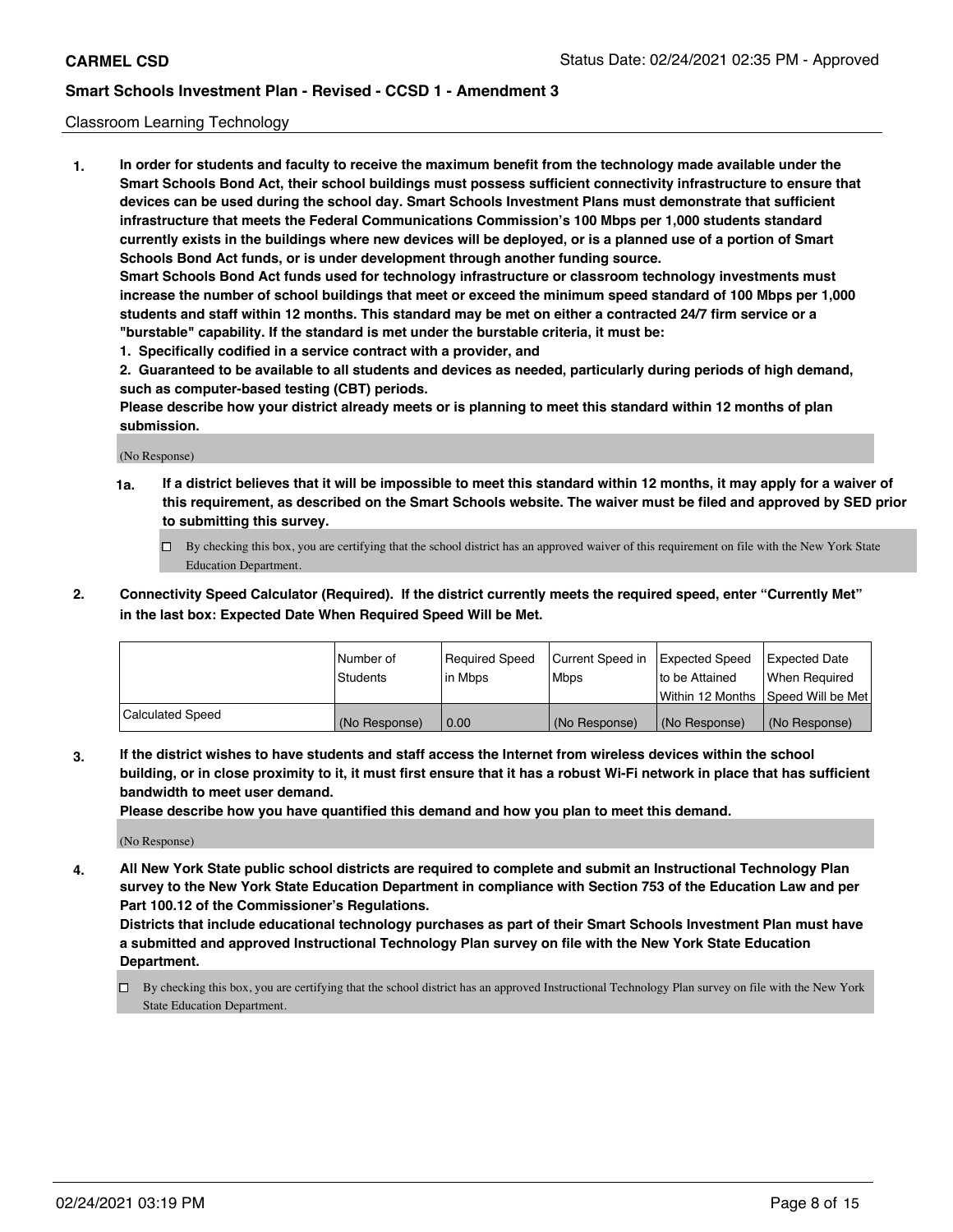### Classroom Learning Technology

**5. Describe the devices you intend to purchase and their compatibility with existing or planned platforms or systems. Specifically address the adequacy of each facility's electrical, HVAC and other infrastructure necessary to install and support the operation of the planned technology.**

The Carmel's School District Technology Plan approved by NYSED outlined the need for providing learning opportunities for students via online collaboration,. The Corona-19 Pandemic has made this even more critical than before. The district is amending their initial plan for instructional technology via the SSBA funding that expand the support of these goals.

Carmel Central Schools wishes to purchase additional laptop computers for one-to-one learning for students that might be delivered at the traditional school locations or at remote locations that might be required.

There is no impact on the electrical, HVAC or other infrastructure.

#### **6. Describe how the proposed technology purchases will:**

- **> enhance differentiated instruction;**
- **> expand student learning inside and outside the classroom;**
- **> benefit students with disabilities and English language learners; and**
- **> contribute to the reduction of other learning gaps that have been identified within the district.**

**The expectation is that districts will place a priority on addressing the needs of students who struggle to succeed in a rigorous curriculum. Responses in this section should specifically address this concern and align with the district's Instructional Technology Plan (in particular Question 2 of E. Curriculum and Instruction: "Does the district's instructional technology plan address the needs of students with disabilities to ensure equitable access to instruction, materials and assessments?" and Question 3 of the same section: "Does the district's instructional technology plan address the provision of assistive technology specifically for students with disabilities to ensure access to and participation in the general curriculum?")**

**In addition, describe how the district ensures equitable access to instruction, materials and assessments and participation in the general curriculum for both SWD and English Language Learners/Multilingual Learners (ELL/MLL) students.**

(No Response)

**7. Where appropriate, describe how the proposed technology purchases will enhance ongoing communication with parents and other stakeholders and help the district facilitate technology-based regional partnerships, including distance learning and other efforts.**

(No Response)

**8. Describe the district's plan to provide professional development to ensure that administrators, teachers and staff can employ the technology purchased to enhance instruction successfully.**

**Note: This response should be aligned and expanded upon in accordance with your district's response to Question 1 of F. Professional Development of your Instructional Technology Plan: "Please provide a summary of professional development offered to teachers and staff, for the time period covered by this plan, to support technology to enhance teaching and learning. Please include topics, audience and method of delivery within your summary."**

(No Response)

- **9. Districts must contact one of the SUNY/CUNY teacher preparation programs listed on the document on the left side of the page that supplies the largest number of the district's new teachers to request advice on innovative uses and best practices at the intersection of pedagogy and educational technology.**
	- By checking this box, you certify that you have contacted the SUNY/CUNY teacher preparation program that supplies the largest number of your new teachers to request advice on these issues.

#### **9a. Please enter the name of the SUNY or CUNY Institution that you contacted.**

University at Albany

#### **9b. Enter the primary Institution phone number.**

518-442-5092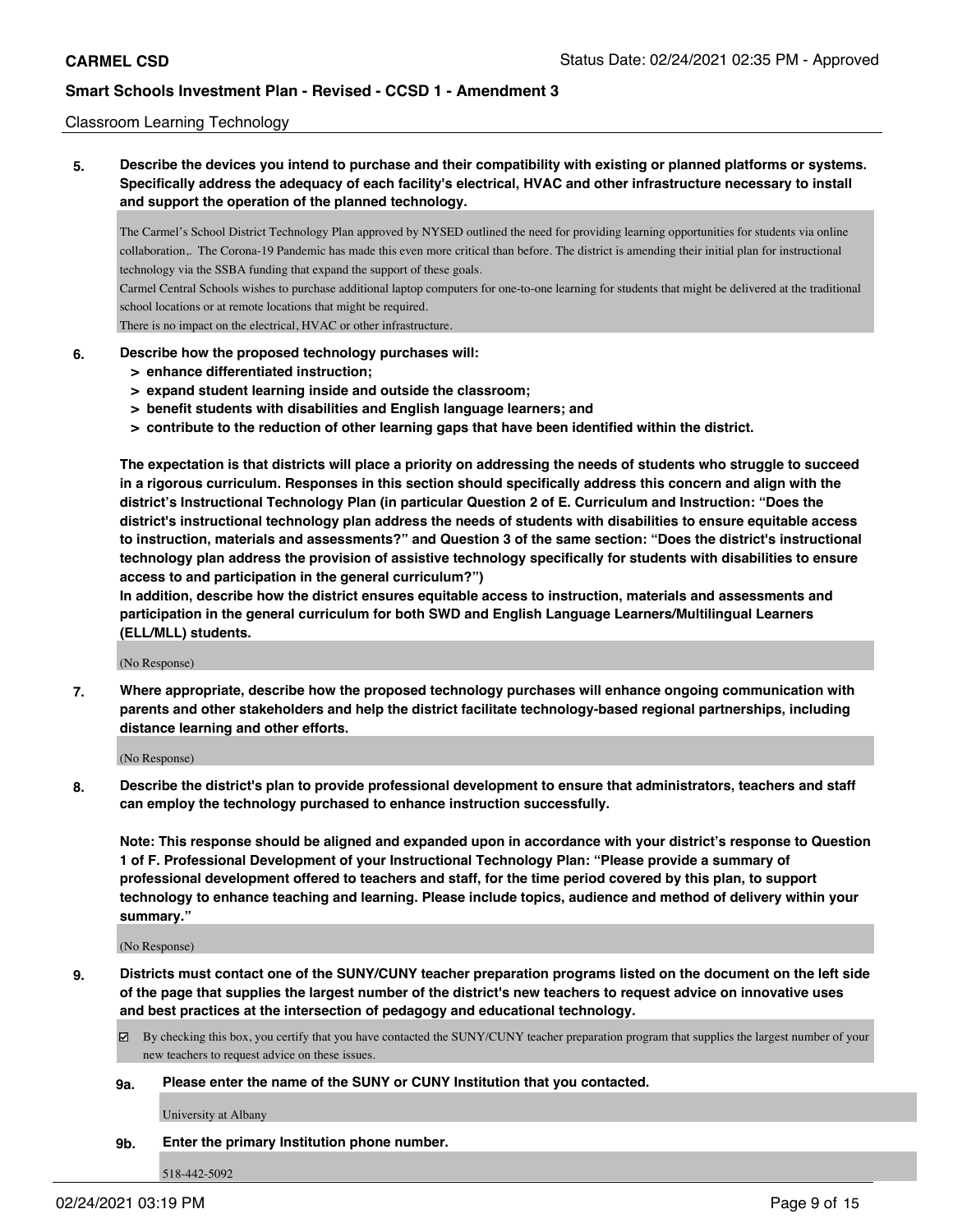#### Classroom Learning Technology

**9c. Enter the name of the contact person with whom you consulted and/or will be collaborating with on innovative uses of technology and best practices.**

#### Dr. Jason E. Lane

**10. To ensure the sustainability of technology purchases made with Smart Schools funds, districts must demonstrate a long-term plan to maintain and replace technology purchases supported by Smart Schools Bond Act funds. This sustainability plan shall demonstrate a district's capacity to support recurring costs of use that are ineligible for Smart Schools Bond Act funding such as device maintenance, technical support, Internet and wireless fees, maintenance of hotspots, staff professional development, building maintenance and the replacement of incidental items. Further, such a sustainability plan shall include a long-term plan for the replacement of purchased devices and equipment at the end of their useful life with other funding sources.**

By checking this box, you certify that the district has a sustainability plan as described above.

**11. Districts must ensure that devices purchased with Smart Schools Bond funds will be distributed, prepared for use, maintained and supported appropriately. Districts must maintain detailed device inventories in accordance with generally accepted accounting principles.**

By checking this box, you certify that the district has a distribution and inventory management plan and system in place.

**12. Please detail the type, quantity, per unit cost and total cost of the eligible items under each sub-category.**

| Select the allowable expenditure<br>type.<br>Repeat to add another item under<br>each type. | Iltem to be Purchased | Quantity      | Cost per Item    | <b>Total Cost</b>     |
|---------------------------------------------------------------------------------------------|-----------------------|---------------|------------------|-----------------------|
| <b>Laptop Computers</b>                                                                     | Dell Latitude 750     | .135<br>1,135 | 620.00<br>620.00 | 703,700.00<br>703,700 |

### **13. Final 2014-15 BEDS Enrollment to calculate Nonpublic Sharing Requirement (no changes allowed.)**

|              | <b>Public Enrollment</b> | Nonpublic Enrollment | <b>Total Enrollment</b> | <i>Nonpublic</i><br>Percentage |
|--------------|--------------------------|----------------------|-------------------------|--------------------------------|
| l Enrollment | 4.233                    | 121                  | 4.354.00                | 2.78                           |

### **14. If you are submitting an allocation for Classroom Learning Technology complete this table.**

|                         | Public School Sub-Allocation | <b>Estimated Nonpublic Loan</b><br>Amount<br>(Based on Percentage Above) | <b>Estimated Total Public and</b><br>Nonpublic Sub-Allocation |
|-------------------------|------------------------------|--------------------------------------------------------------------------|---------------------------------------------------------------|
| Interactive Whiteboards | 0.00                         | 0.00                                                                     | 0.00                                                          |
| Computer Servers        | 0.00                         | 0.00                                                                     | 0.00                                                          |
| Desktop Computers       | 0.00                         | 0.00                                                                     | 0.00                                                          |
| <b>Laptop Computers</b> | 703,700.00                   | 1,465.31                                                                 | 705,165.31                                                    |
| <b>Tablet Computers</b> | 0.00                         | 0.00                                                                     | 0.00                                                          |
| <b>Other Costs</b>      | 0.00                         | 0.00                                                                     | 0.00                                                          |
| Totals:                 | 703,700.00                   | 1,465                                                                    | 705,165                                                       |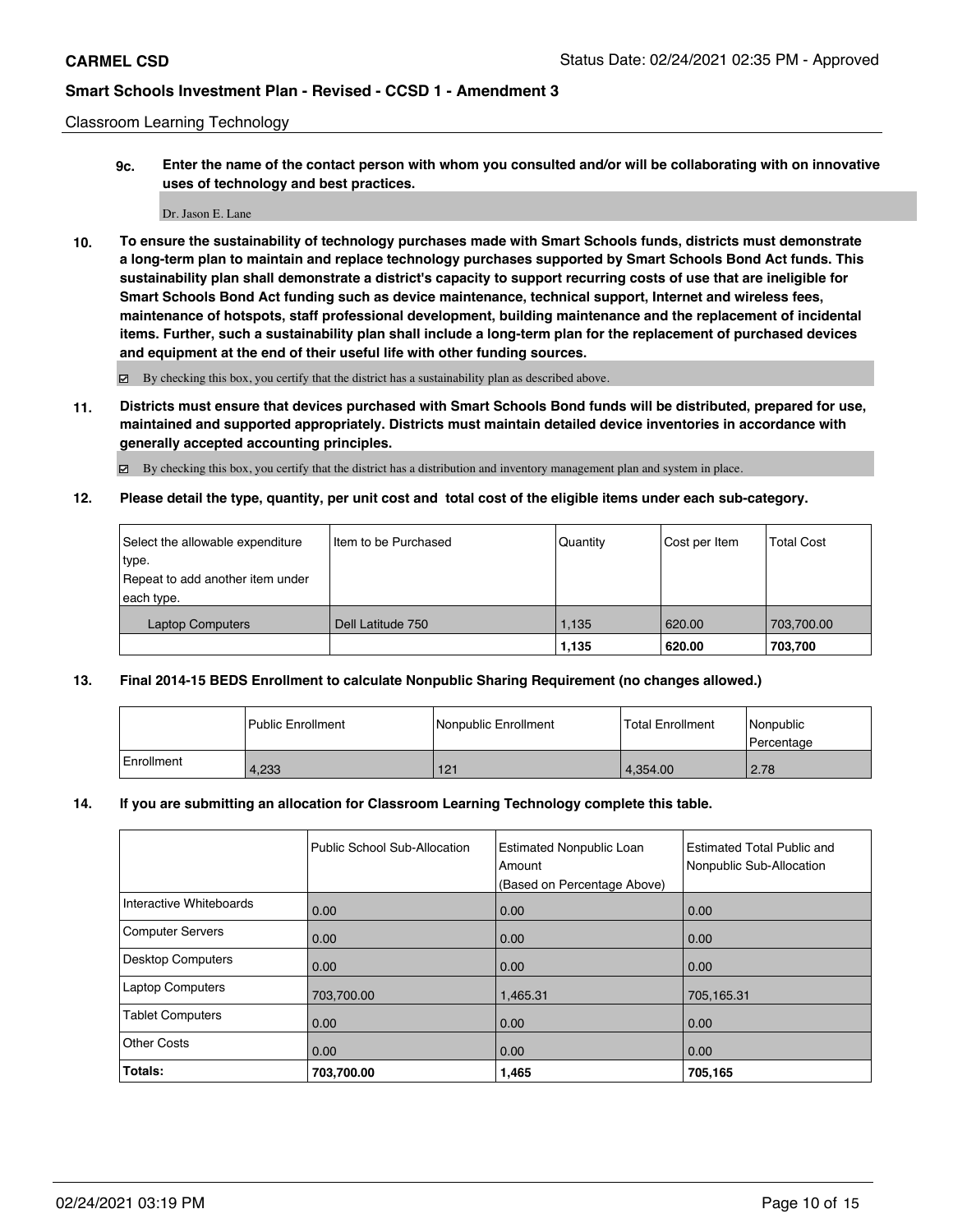#### Pre-Kindergarten Classrooms

**1. Provide information regarding how and where the district is currently serving pre-kindergarten students and justify the need for additional space with enrollment projections over 3 years.**

(No Response)

- **2. Describe the district's plan to construct, enhance or modernize education facilities to accommodate prekindergarten programs. Such plans must include:**
	- **Specific descriptions of what the district intends to do to each space;**
	- **An affirmation that new pre-kindergarten classrooms will contain a minimum of 900 square feet per classroom;**
	- **The number of classrooms involved;**
	- **The approximate construction costs per classroom; and**
	- **Confirmation that the space is district-owned or has a long-term lease that exceeds the probable useful life of the improvements.**

(No Response)

**3. Smart Schools Bond Act funds may only be used for capital construction costs. Describe the type and amount of additional funds that will be required to support ineligible ongoing costs (e.g. instruction, supplies) associated with any additional pre-kindergarten classrooms that the district plans to add.**

(No Response)

**4. All plans and specifications for the erection, repair, enlargement or remodeling of school buildings in any public school district in the State must be reviewed and approved by the Commissioner. Districts that plan capital projects using their Smart Schools Bond Act funds will undergo a Preliminary Review Process by the Office of Facilities Planning.**

**Please indicate on a separate row each project number given to you by the Office of Facilities Planning.**

| Project Number |  |
|----------------|--|
| (No Response)  |  |
|                |  |

**5. Please detail the type, quantity, per unit cost and total cost of the eligible items under each sub-category.**

| Select the allowable expenditure | Item to be purchased | Quantity      | Cost per Item | <b>Total Cost</b> |
|----------------------------------|----------------------|---------------|---------------|-------------------|
| type.                            |                      |               |               |                   |
| Repeat to add another item under |                      |               |               |                   |
| each type.                       |                      |               |               |                   |
| (No Response)                    | (No Response)        | (No Response) | (No Response) | 0.00              |
|                                  |                      | υ             | 0.00          |                   |

**6. If you have made an allocation for Pre-Kindergarten Classrooms, complete this table. Note that the calculated Total at the bottom of the table must equal the Total allocation for this category that you entered in the SSIP Overview overall budget.**

|                                          | Sub-Allocation |
|------------------------------------------|----------------|
| Construct Pre-K Classrooms               | (No Response)  |
| Enhance/Modernize Educational Facilities | (No Response)  |
| <b>Other Costs</b>                       | (No Response)  |
| Totals:                                  | 0.00           |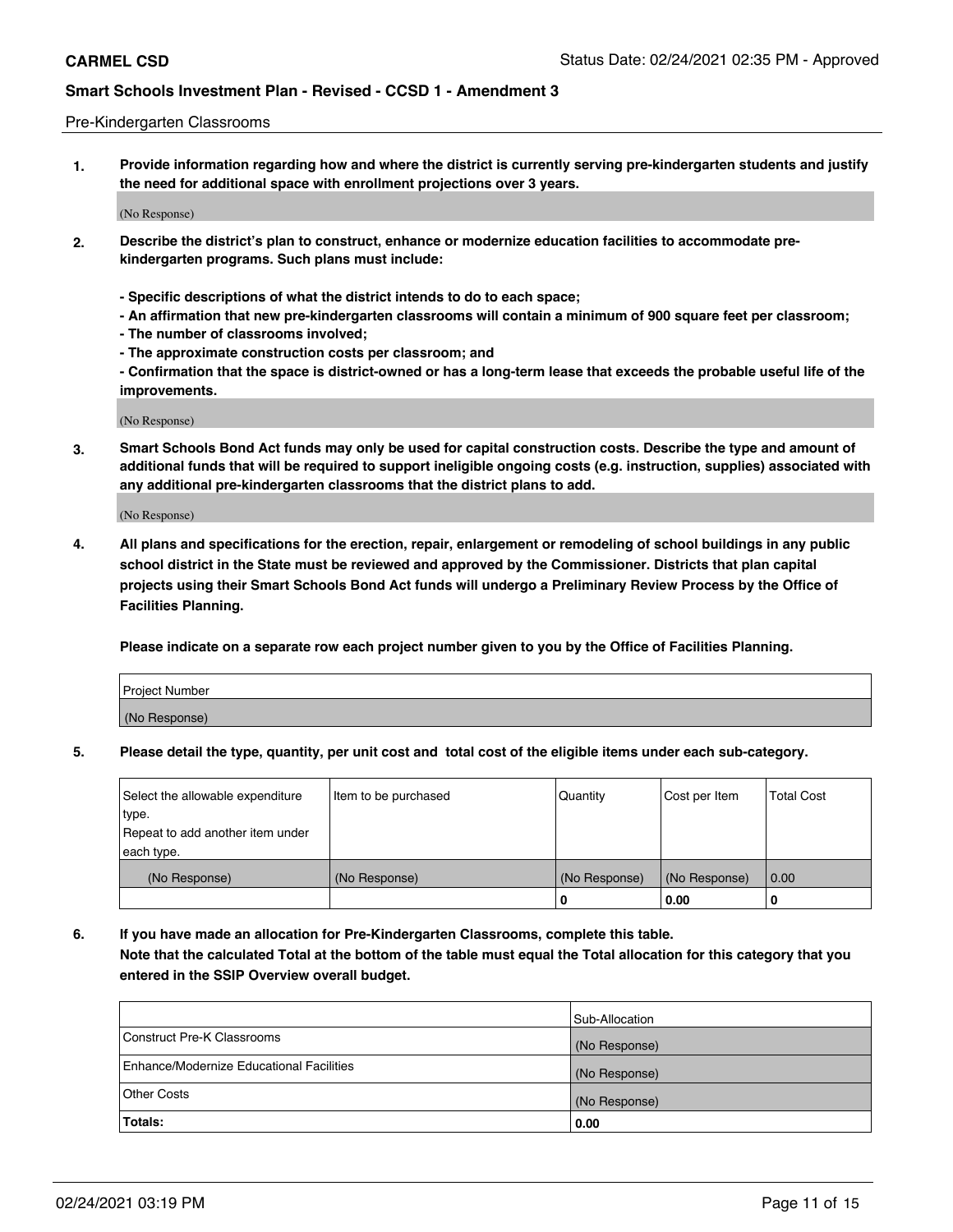Replace Transportable Classrooms

**1. Describe the district's plan to construct, enhance or modernize education facilities to provide high-quality instructional space by replacing transportable classrooms.**

(No Response)

**2. All plans and specifications for the erection, repair, enlargement or remodeling of school buildings in any public school district in the State must be reviewed and approved by the Commissioner. Districts that plan capital projects using their Smart Schools Bond Act funds will undergo a Preliminary Review Process by the Office of Facilities Planning.**

**Please indicate on a separate row each project number given to you by the Office of Facilities Planning.**

| Project Number |  |
|----------------|--|
|                |  |
| (No Response)  |  |

**3. For large projects that seek to blend Smart Schools Bond Act dollars with other funds, please note that Smart Schools Bond Act funds can be allocated on a pro rata basis depending on the number of new classrooms built that directly replace transportable classroom units.**

**If a district seeks to blend Smart Schools Bond Act dollars with other funds describe below what other funds are being used and what portion of the money will be Smart Schools Bond Act funds.**

(No Response)

**4. Please detail the type, quantity, per unit cost and total cost of the eligible items under each sub-category.**

| Select the allowable expenditure<br>∣type.<br>Repeat to add another item under | Item to be purchased | Quantity      | Cost per Item | <b>Total Cost</b> |
|--------------------------------------------------------------------------------|----------------------|---------------|---------------|-------------------|
| each type.<br>(No Response)                                                    | (No Response)        | (No Response) | (No Response) | 0.00              |
|                                                                                |                      | u             | 0.00          | 0                 |

**5. If you have made an allocation for Replace Transportable Classrooms, complete this table. Note that the calculated Total at the bottom of the table must equal the Total allocation for this category that you entered in the SSIP Overview overall budget.**

|                                                | Sub-Allocation |
|------------------------------------------------|----------------|
| Construct New Instructional Space              | (No Response)  |
| Enhance/Modernize Existing Instructional Space | (No Response)  |
| <b>Other Costs</b>                             | (No Response)  |
| Totals:                                        | 0.00           |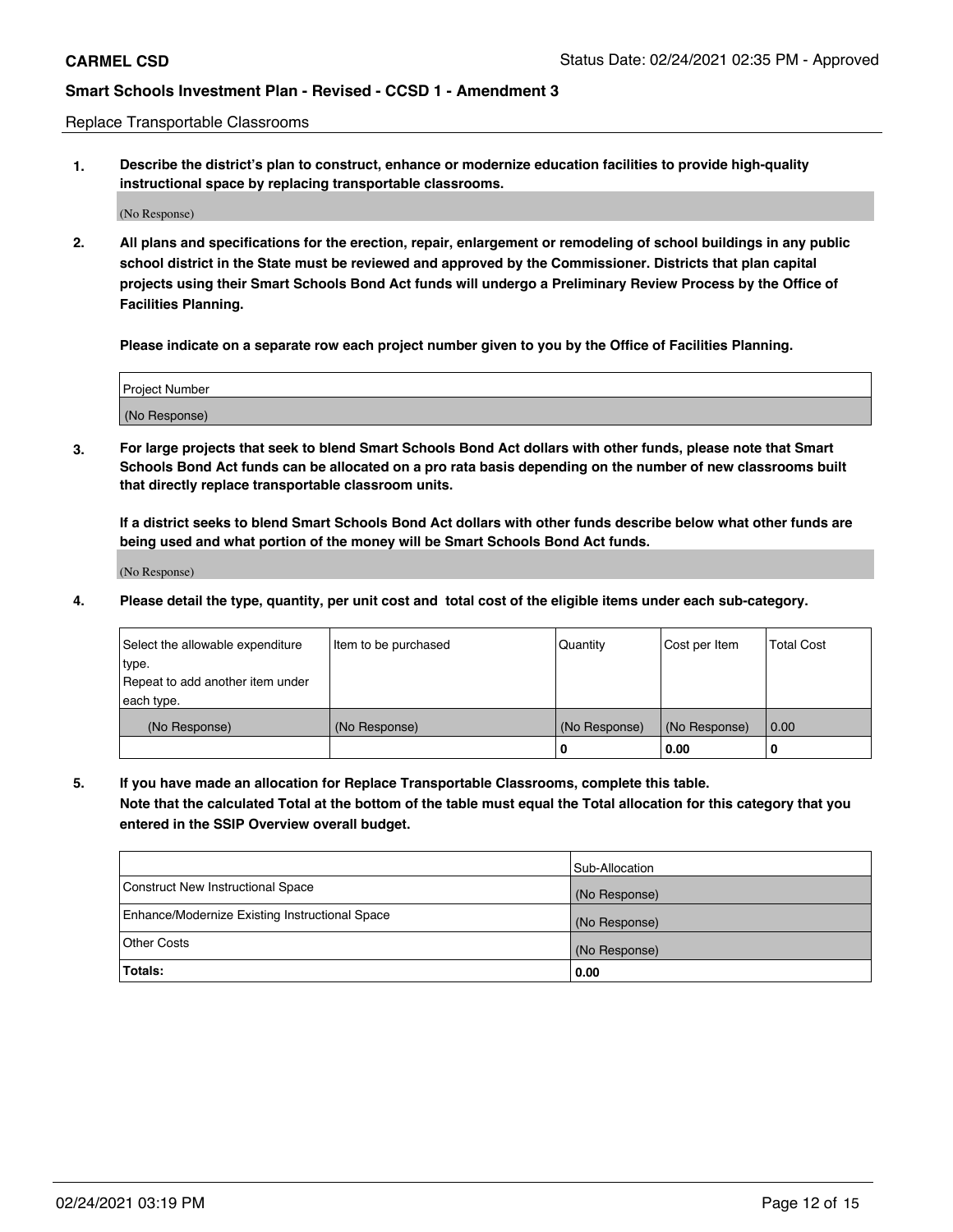High-Tech Security Features

**1. Describe how you intend to use Smart Schools Bond Act funds to install high-tech security features in school buildings and on school campuses.**

(No Response)

**2. All plans and specifications for the erection, repair, enlargement or remodeling of school buildings in any public school district in the State must be reviewed and approved by the Commissioner. Smart Schools plans with any expenditures in the High-Tech Security category require a project number from the Office of Facilities Planning. Districts must submit an SSBA LOI and receive project numbers prior to submitting the SSIP. As indicated on the LOI, some projects may be eligible for a streamlined review and will not require a building permit. Please indicate on a separate row each project number given to you by the Office of Facilities Planning.**

| <b>Project Number</b> |  |
|-----------------------|--|
| (No Response)         |  |

- **3. Was your project deemed eligible for streamlined Review?**
	- Yes
	- $\hfill \square$  <br> No
- **4. Include the name and license number of the architect or engineer of record.**

| <b>Name</b>   | License Number |
|---------------|----------------|
| (No Response) | (No Response)  |

**5. Please detail the type, quantity, per unit cost and total cost of the eligible items under each sub-category.**

| Select the allowable expenditure | Item to be purchased | Quantity      | Cost per Item | <b>Total Cost</b> |
|----------------------------------|----------------------|---------------|---------------|-------------------|
| type.                            |                      |               |               |                   |
| Repeat to add another item under |                      |               |               |                   |
| each type.                       |                      |               |               |                   |
| (No Response)                    | (No Response)        | (No Response) | (No Response) | 0.00              |
|                                  |                      | 0             | 0.00          |                   |

**6. If you have made an allocation for High-Tech Security Features, complete this table.**

**Enter each Sub-category Public Allocation based on the the expenditures listed in Table #5.**

|                                                      | Sub-Allocation |
|------------------------------------------------------|----------------|
| Capital-Intensive Security Project (Standard Review) | (No Response)  |
| Electronic Security System                           | (No Response)  |
| <b>Entry Control System</b>                          | (No Response)  |
| Approved Door Hardening Project                      | (No Response)  |
| Other Costs                                          | (No Response)  |
| Totals:                                              | 0.00           |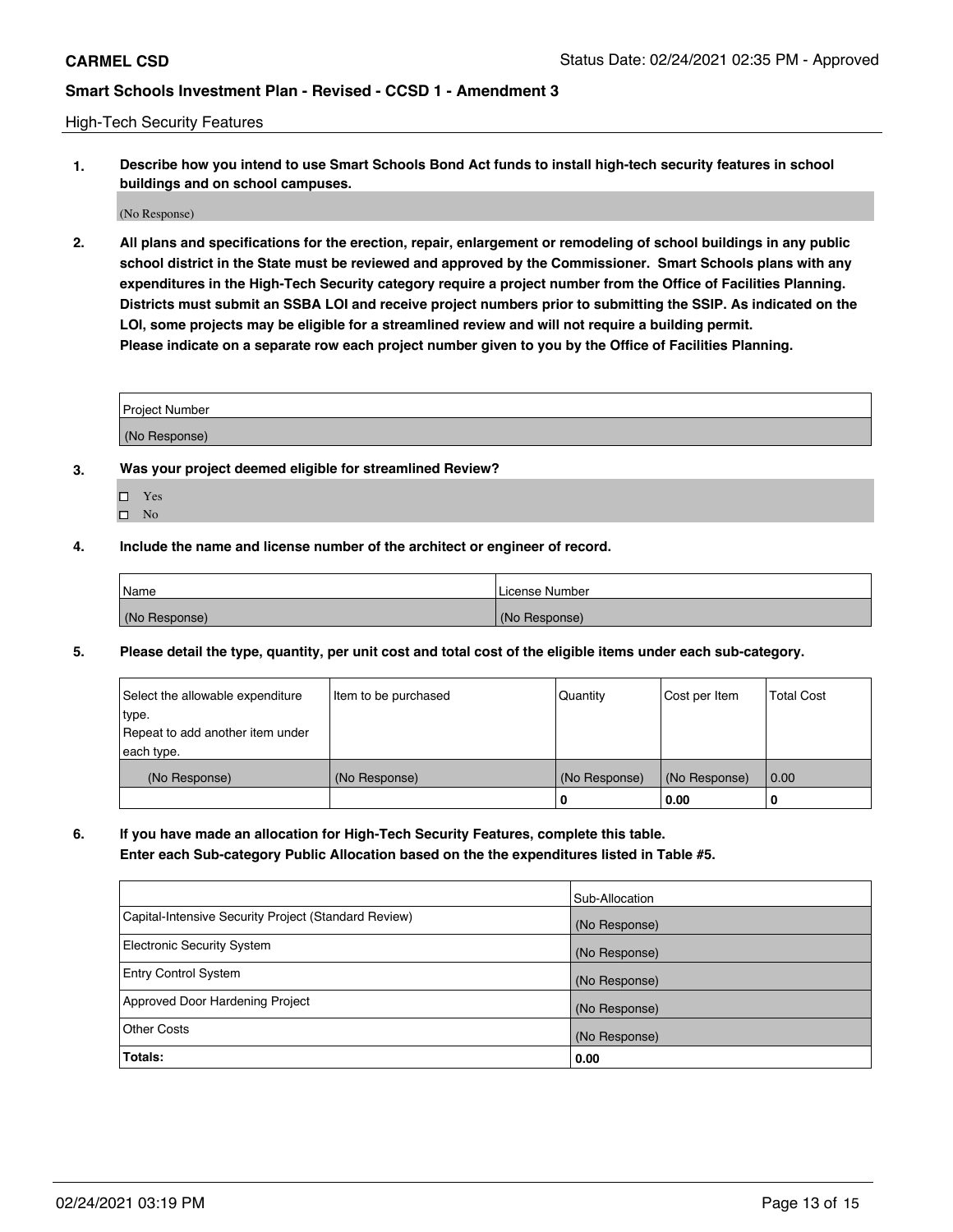Non-Public Schools

## **1. Describe your plan to utilize SSBA funds to purchase devices and loan to the nonpublic schools within your district. Please specify what devices have been requested by the nonpublic schools. If the nonpublic schools have not finalized requests, the district should provide the date nonpublic schools will submit the request by.**

Carmel has worked very constructively with our Non-Public partners to support the learning opportunities for all students. The Non-Public partners were participants in our initial application and we have continued to collaborate and plan for their participation in this plan. Due to significant changes in enrollment, the distribution of the nonpublic loans in the previous plan ended up having a much higher per-pupil. The enrollment counts and previous per-pupil were adjusted as a result. The current per-pupil and total nonpublic loan amount is based off the maximum amount the district could distribute to prevent going over the per-pupil maximum.

**2. A final Smart Schools Investment Plan cannot be approved until school authorities have adopted regulations specifying the date by which requests from nonpublic schools for the purchase and loan of Smart Schools Bond Act classroom technology must be received by the district.**

By checking this box, you certify that you have such a plan and associated regulations in place that have been made public.

**2a. Please enter the date each year nonpublic schools must request loanable items from the school district. This date cannot be earlier than June 1 of the previous school year.**

June 30

## **3. Final 2014-15 BEDS Enrollment to calculate Nonpublic Sharing Requirement (no changes allowed.)**

|            | Public Enrollment | Nonpublic Enrollment | Total Enrollment | Nonpublic Percentage |
|------------|-------------------|----------------------|------------------|----------------------|
| Enrollment | 4.233             | 121                  | 4.354.00         | 2.78                 |

### **4. Nonpublic Loan Calculator**

|                                                          | Loanable       | Loanable          | Additional       | Estimated | Previously | l Cumulative | Final Per  | <b>Final Total</b> |
|----------------------------------------------------------|----------------|-------------------|------------------|-----------|------------|--------------|------------|--------------------|
|                                                          | School         | Classroom         | Nonpublic        | Per Pupil | Approved   | Per Pupil    | Pupil Loan | Loan               |
|                                                          | l Connectivity | <b>Fechnology</b> | Loan             | Amount -  | Per Pupil  | Loan         | Amount -   | Amount -           |
|                                                          |                |                   | (Optional)       | This Plan | Amount(s)  | Amount       | This Plan  | This Plan          |
| Required Nonpublic 0.00<br>Loan                          |                | 705.165.31        |                  | 166.24    | 237.89     | 250.00       | 12.11      | 1,465.31           |
| Final Adjusted Loan<br> - (If additional loan<br> funds) | 0.00           | 705,165.31        | (No<br>Response) | 166.24    | 237.89     | 250.00       | 12.11      | 1,465.31           |

### **5. Nonpublic Share**

|                                          | Final Per Pupil Amount | Final Nonpublic Loan Amount |
|------------------------------------------|------------------------|-----------------------------|
| Pending and Previously<br>Approved Plans | 237.89                 | 28,784.69                   |
| 'This Plan                               | 12.11                  | 1.465.31                    |
| Total                                    | 250.00                 | 30,250.00                   |

### **6. Distribution of Nonpublic Loan Amount by School**

| Nonpublic School Name                     | 2018-19 K-12 Enrollment | Special Ed School? If Yes, not eligible |
|-------------------------------------------|-------------------------|-----------------------------------------|
| MISSION CHURCH ACADEMY AND<br>I PRESCHOOL |                         | <b>No</b>                               |
| <b>ST JAMES THE APOSTLE SCHOOL</b>        | 116                     | <b>No</b>                               |

### **7. Please detail the type, quantity and per unit cost of the eligible items under each sub-category.**